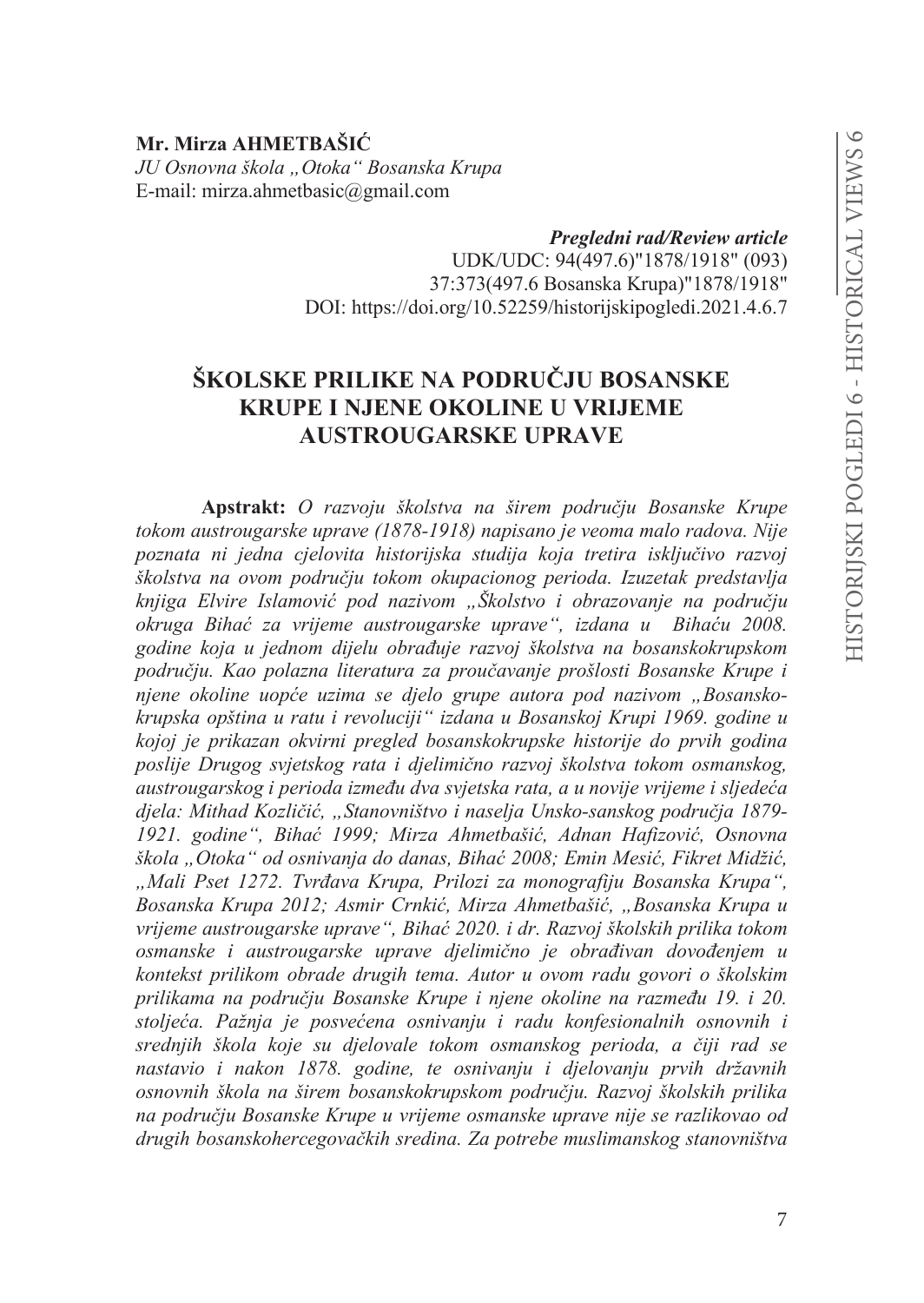otvarani su sibjan mektebi, nešto kasnije ruždija i medresa, a za potrebe pravoslavne djece pravoslavne osnovne škole. Pravoslavne osnovne škole na bosanskokrupskom području najprije su otvorene u Jasenici, Bosanskoj Krupi i Velikoj Rujiškoj. Austrougarska vlast se i na području Bosanske Krupe i njene okoline susrela sa izuzetno visokim stepenom nepismenosti stanovništva. Krajem osmanske uprave nepismenost stanovništva iznosila je više od 95%. Pored toga, redovan odgojno-obrazovni proces vrlo često prekidale su razne zarazne bolesti koje su pogađale ovo područje o čemu svjedoče brojni historijski izvori. Osjećao se i veliki nedostatak stručnog učiteljskog kadra. Veliki broj učenika doraslih za početak škole, potreba obrazovanja djece doseljenih stranaca i dr. bio je dovoljan signal nadležnim vlastima da se i u Bosanskoj Krupi osnuje jedna državna osnovna škola. U selima u okolini Bosanske Krupe državne osnovne škole otvorene su relativno kasno. U periodu od 1887. do 1913. godine narodne osnovne škole počele su sa radom u Otoci, Velikom Radiću, Hasanbegovoj Jasenici, Ivanjskoj, Vranjskoj, Hašanima i Bužimu. Međutim, kod godine osnivanja pojedinih škola npr. Otoka, Veliki Radić i Hasanbegova Jasenica postoje razilaženja istraživača. Stanovništvo pravoslavne vieroispovijesti daleko više je odobravalo otvaranje interkonfesionalnih osnovnih škola u svojim sredinama, nego muslimansko stanovništvo, bez obzira što su austrougarske vlasti, tamo gdje je bilo moguće, zakonskim propisima regulirale i formiranje posebnih ženskih odjeljenja u narodnim osnovnim školama. Godina 1880. označila je prekretnicu u razvoju školstva na širem bosanskokrupskom području. Te godine sa radom je počela Narodna osnovna škola u Bosanskoj Krupi koja je djelovala tokom cijelog austrougarskog perioda. Međutim, određeni istraživači tvrde da je ova obrazovno-odgojna ustanova počela sa radom 1884. odnosno 1885. godine. Bila je jedan od glavnih obrazovnih centara i rasadnik brojnih kulturnoprosvjetnih aktivnosti na ovom prostoru.

Ključne riječi: Bosanska Krupa, pravoslavna osnovna škola, sibjan mekteb, medresa, mektebi ibtidaija, ruždija, narodna osnovna škola, učitelj.

#### THE STATE OF SCHOOL SYSTEM IN BOSANSKA KRUPA AND ITS **SURROUNDINGS DURING AUSTRO-HUNGARIAN ADMINISTRATION**

**Abstract**: Very few papers have been written about the development of education in the wider area of Bosanska Krupa during the Austro-Hungarian administration (1878-1918). No comprehensive historical study is known that treats exclusively the development of education in this area during the occupation period. An exception is the book by Elvira Islamović entitled "Schooling and education in the Bihać district during the Austro-Hungarian administration", published in Bihać in 2008, which in one part deals with the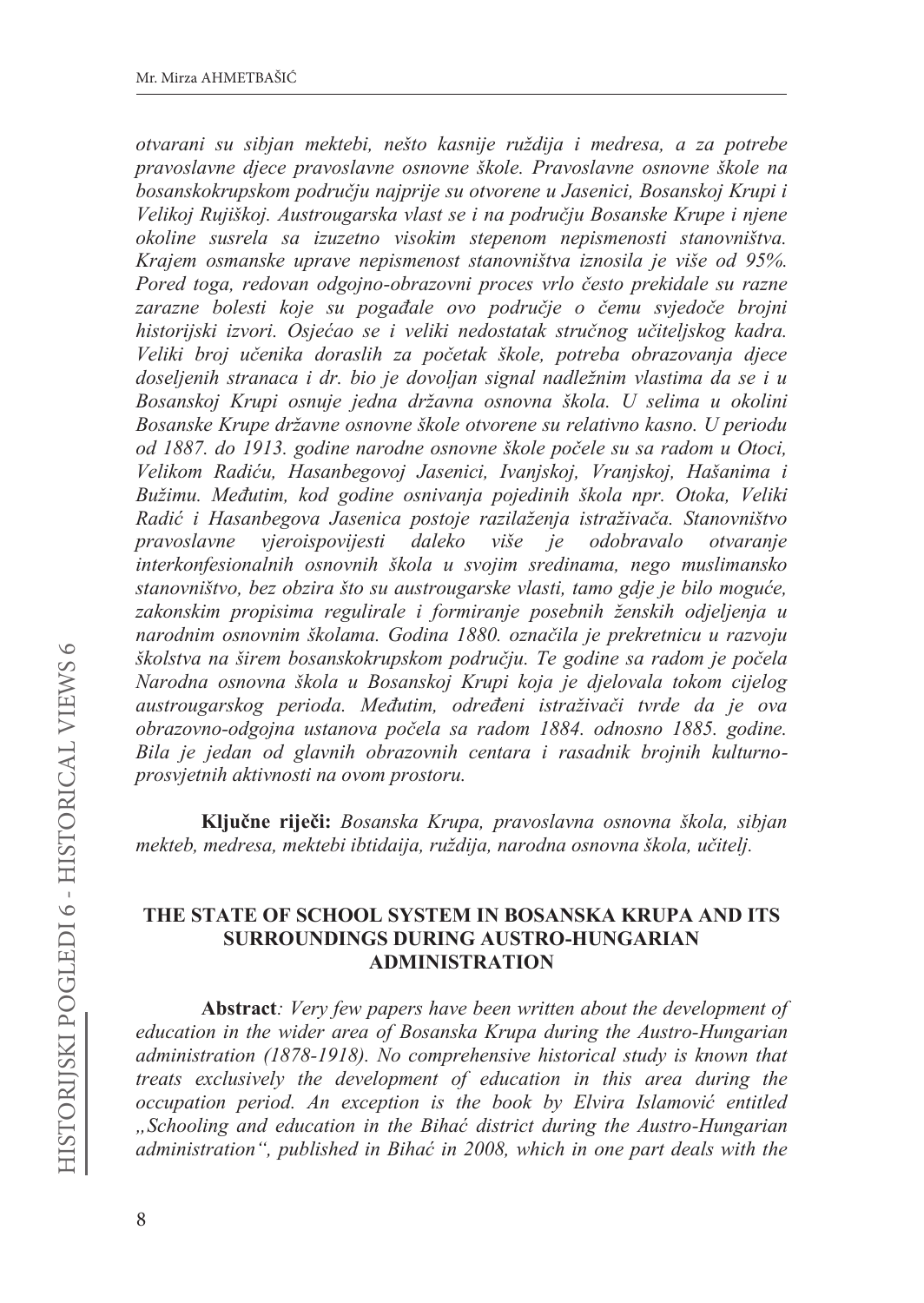*development of schooling in the Bosnian Krupa area. The starting point for the study of the past of Bosanska Krupa and its surroundings is the work of a group of authors entitled "Bosnian-Krupska municipality in the war and revolution" published in Bosanska Krupa in 1969, which presents a rough overview of Bosnian Krupa's history until the first years after World War II. war and partly the development of education during the Ottoman, Austro-Hungarian and the period between the two world wars, and more recently the following works: Mithad Kozliþiü, "Population and settlements of the Una-Sana area 1879- 1921. godine", Bihaü 1999; Mirza Ahmetbašiü, Adnan Hafizoviü, Osnovna*   $\delta$ kola "Otoka" od osnivanja do danas, Bihać 2008; Emin Mesić, Fikret Midžić, *"Mali Pset 1272. Tvrÿava Krupa, Prilozi za monografiju Bosanska Krupa", Bosanska Krupa 2012; Asmir Crnkiü, Mirza Ahmetbašiü, "Bosanska Krupa during the Austro-Hungarian administration", Bihaü 2020 and others. The development of school opportunities during the Ottoman and Austro-Hungarian administrations was partially addressed by bringing them into context when dealing with other topics. In this paper, the author talks about school opportunities in the area of Bosanska Krupa and its surroundings at the turn of the 19th and 20th centuries. Attention is paid to the establishment and operation of confessional primary and secondary schools that operated during the Ottoman period, and whose work continued after 1878, and the establishment and operation of the first state primary schools in the wider Bosnian Krupa area. The development of school conditions in the area of Bosanska Krupa during the Ottoman rule did not differ from other parts of Bosnia and Herzegovina. For the needs of the Muslim population, sibjan mektebs were opened, somewhat later ruždija and madrasas, and for the needs of Orthodox children of the Orthodox primary school. Orthodox primary schools in the Bosnian Krupa area were first opened in Jasenica, Bosanska Krupa and Velika Rujiška. The Austro-Hungarian government also encountered an extremely high level of illiteracy in the area of Bosanska Krupa and its surroundings. At the end of the Ottoman rule, the illiteracy of the population was more than 95%. In addition, the regular educational process was very often interrupted by various infectious diseases that affected this area, as evidenced by numerous historical sources. There was also a great lack of professional teaching staff. A large number of students who are old enough to start school, the need for education of children of immigrant foreigners, etc. it was a sufficient signal to the competent authorities that a state primary school be established in Bosanska Krupa as well. In the villages around Bosanska Krupa, state primary schools opened relatively late. In the period from 1887 to 1913, public primary schools began operating in Otoka, Veliki Radiü,*  Hasanbegova Jasenica, Ivanjska, Vranjska, Hasani and Bužim. However, in the *year of establishment of certain schools, e.g. Otoka, Veliki Radiü and Hasanbegova Jasenica there are differences between researchers. The Orthodox population was far more in favor of opening interfaith primary schools in their communities than the Muslim population, despite the fact that*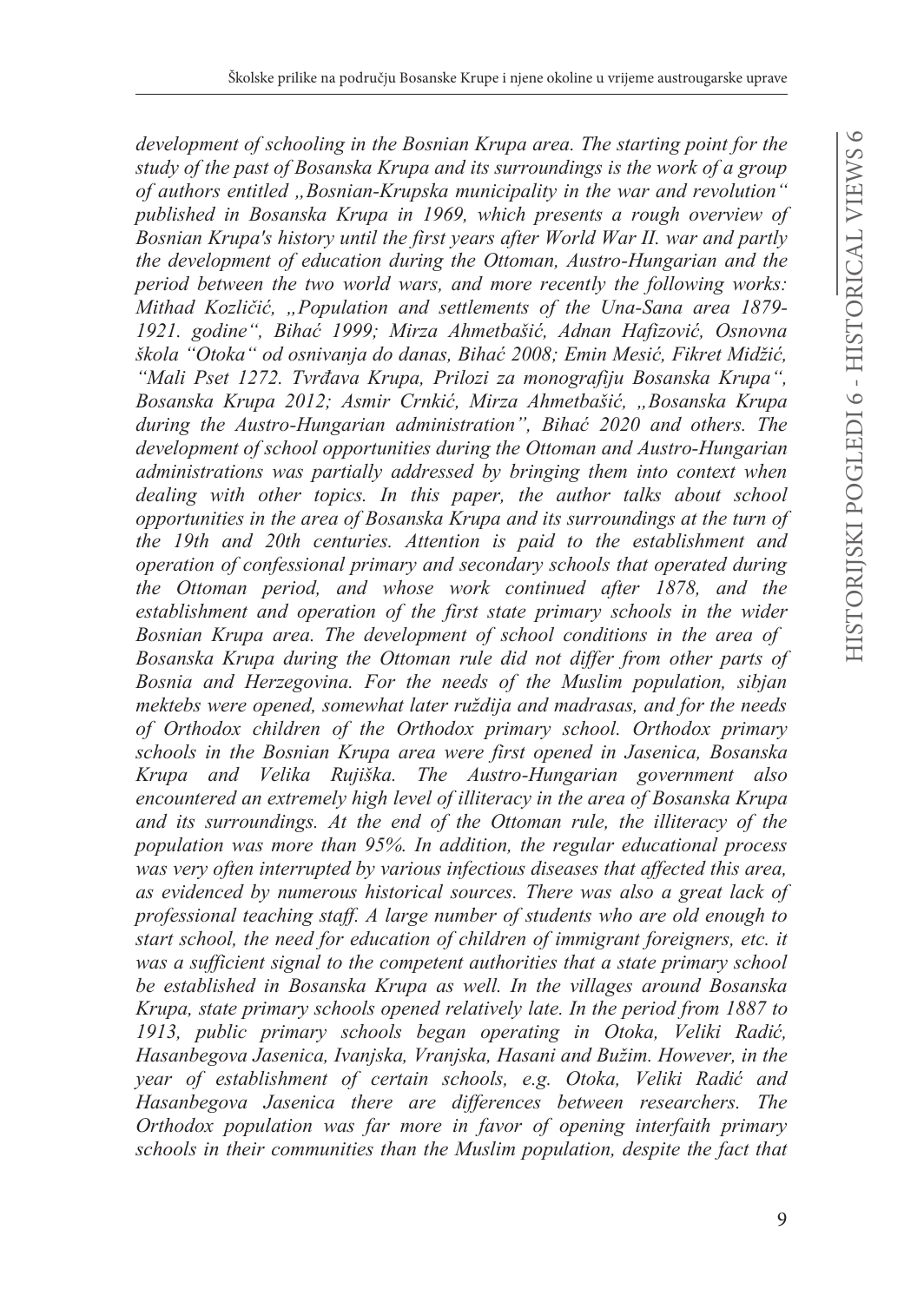the Austro-Hungarian authorities, where possible, regulated the formation of special women's classes in public primary schools. The year 1880 marked a turning point in the development of education in the wider Bosnian Krupa area. That year, the People's Primary School in Bosanska Krupa started operating, which operated throughout the Austro-Hungarian period. However, certain researchers claim that this educational institution began operating in 1884 and 1885, respectively. It was one of the main educational centers and a nursery for numerous cultural and educational activities in this area.

Key words: Bosanska Krupa, orthodox primary school, sibjan mekteb, madrasa, mektebi ibtidaija, ruzdija, primary school, teacher.

#### **Uvod**

Područie Bosanske Krupe i niene okoline došlo je pod austrougarsku upravu krajem 1878. godine. Okupaciona vlast je za vrijeme svoje uprave u Bosni i Hercegovini izvršila četiri službena popisa stanovništva. Prema rezultatima prvog popisa stanovništva iz 1879. godine na području bosanskokrupskog kotara ukupno je evidentirano 28.350 stanovnika. U vjerskoj strukturi najveći broj zauzimalo je pravoslavno stanovništvo 15.369, a muslimansko 12.981. Godine 1885. izvršen je drugi popis stanovništva u Bosni i Hercegovini. Bosanskokrupski kotar imao je ukupno 36.731 stanovnika. Broj pravoslavnog stanovništva iznosio je 23.035, muslimanskog 13.606 i rimokatoličkog 90. Treći službeni popis stanovništva u Bosni i Hercegovini izvršen je 1895. godine. Na području bosanskokrupskog kotara ukupno je živjelo 38.449 stanovnika. Pravoslavnog stanovništva je bilo 24.558, muslimanskog 13.711 a rimokatoličkog 175. Posljednji popis stanovništva izvršen je 1910. godine. Bosanskokrupski kotar sastojao se od jedne gradske općine (Bosanska Krupa) i 194 sela sa ukupno 44.185 stanovnika. Pravoslavno stanovništvo i dalje je bilo najbrojnije – 28.636. Broj muslimanskog stanovništva iznosio je 15.332, a rimokatoličkog 213.<sup>1</sup>

Privredni razvitak Bosanske Krupe tokom osmanske uprave uglavnom se bazirao na tradicionalnoj poljoprivrednoj proizvodnji, trgovini i zanatstvu. Nakon uspostave austrougarske vlasti navedene privredne grane doživljavaju dalji napredak. Dolazi do razvoja i modernizacije putne i željezničke infrastrukture, industrijske proizvodnje, eksploatacije drveta, zemljoradničkih

<sup>&</sup>lt;sup>1</sup> Statistika mjesta i pučanstva Bosne i Hercegovine, službeno izdanje, Sarajevo 1880, 51-52; Statistika mjesta i žiteljstva Bosne i Hercegovine po popisu naroda od 1. maja 1885. godine, službeno izdanje, Zemaljska štamparija, Sarajevo 1886, 108-111; Glavni rezultati popisa žiteljstva u Bosni i Hercegovini od 22. aprila 1895. godine, Zemaljska vlada za Bosnu i Hercegovinu, Zemaljska štamparija, Sarajevo 1896, 248-259; Rezultati popisa žiteljstva u Bosni i Hercegovini od 10. oktobra 1910. godine, Statistički odsjek Zemaljske vlade, Zemaljska vlada za Bosnu i Hercegovinu, Zemaljska štamparija, Sarajevo 1912, 230-241.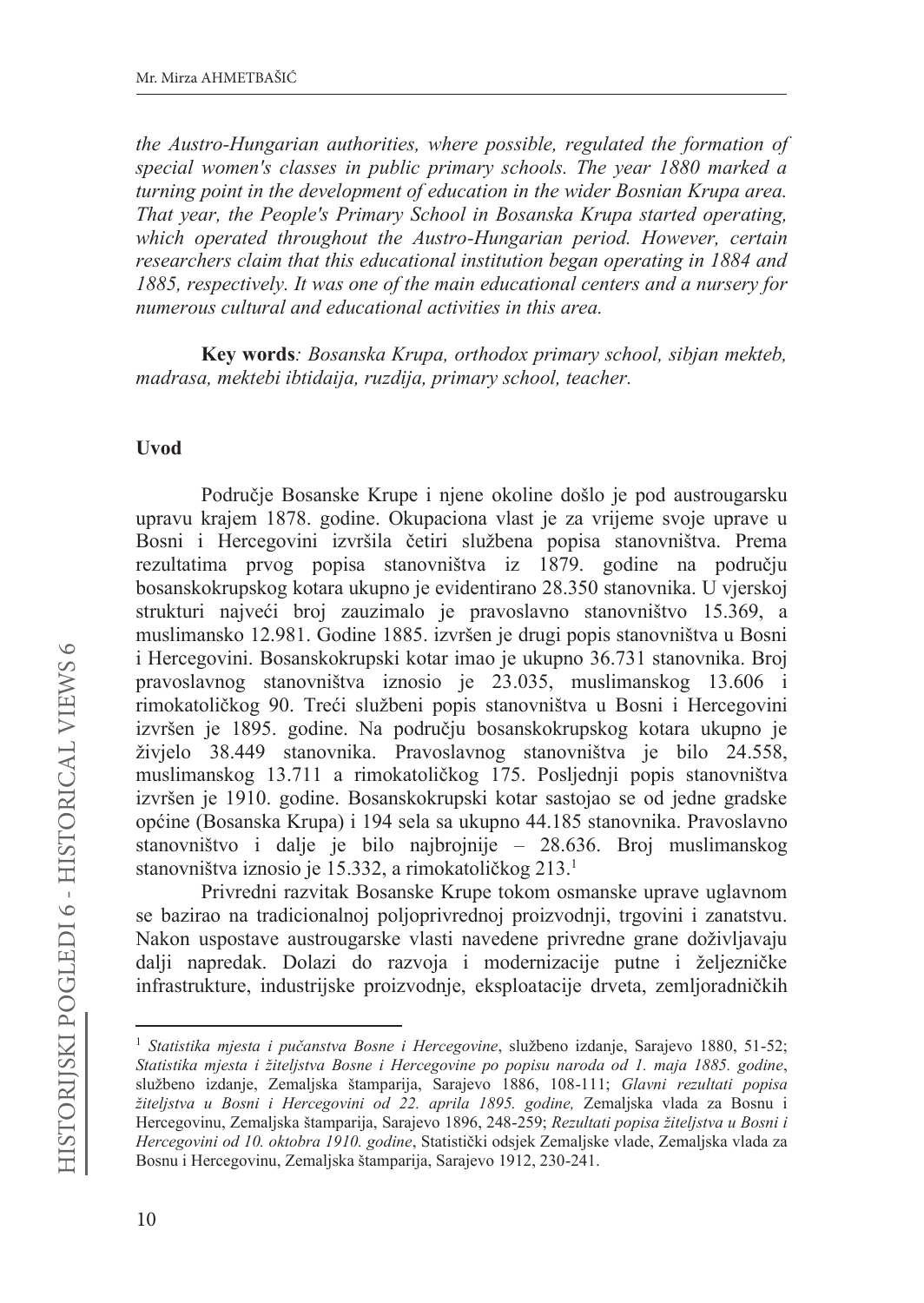zadruga, ugostiteljske djelatnosti i dr. Mijenjala se struktura stanovništva i svakodnevni život ljudi. Navedeni faktori bili su preduvjet i bržeg razvoja kulturno-obrazovnih prilika u ovome kraju. Obzirom da je Bosanska Krupa bila sjedište kotara to se u velikoj mjeri odrazilo i na njen sveukupan kulturni i prosvjetni razvoj.

#### Konfesionalne osnovne i srednje škole

Tokom trajanja osmanske uprave na prostoru današnje Bosne i Hercegovine školski sistem uglavnom se temeljio na konfesionalnim osnovama. Otvarane su muslimanske, katoličke i pravoslavne osnovne i srednje škole, a od druge polovine 16. stoljeća i konfesionalne škole za jevrejsku djecu.

U vrijeme osmanske i tokom austrougarske uprave na području Bosanske Krupe i njene okoline djelovalo je više muslimanskih i nekoliko pravoslavnih osnovnih škola. Tokom druge polovine 19. stolieća u Bosanskoj Krupi je za potrebe muslimanske djece djelovala i niža srednja škola – ruždija.

U periodu od 1850. do 1856. godine na bosanskokrupskom području otvorene su tri pravoslavne osnovne škole. Godine 1850. pravoslavna osnovna škola otvorena je u Jasenici, 1855. u Bosanskoj Krupi, a godinu dana kasnije u Velikoj Rujiškoj. Međutim, prema navodima nekih autora pravoslavna osnovna škola u Bosanskoj Krupi otvorena je nešto kasnije.<sup>2</sup> Podaci o nastavnom kadru u navedenim školama veoma su skromni. Prema navodima Mitra Papića pravoslavna osnovna škola u Bosanskoj Krupi je 1891. godine imala jednog učitelja i 44 učenika. Pored spomenutog Mihajla Petranovića u ovoj školi spominje se i izvjesni Pop Kovačević.<sup>3</sup>

Pravoslavna osnovna škola u Bosanskoj Krupi evidentirana je i u drugom i trećem službenom austrougarskom popisu stanovništva u Bosni i Hercegovini iz 1885. odnosno 1895. godine. Prema podacima Zemaljske vlade školske 1900/1901. godine na području Bosne i Hercegovine djelovale su 64 pravoslavne osnovne škole među kojima se spominje i pravoslavna osnovna škola u Bosanskoj Krupi.<sup>4</sup>

<sup>&</sup>lt;sup>2</sup> "U Prvom šematizmu Banjalučko-bihaćke mitropolije pogrešno je napisano da je osnovna škola u Bosanskoj Krupi otvorena 1882. godine. Prema jednom podatku o Bosanskoj Krupi otvorena je još 1855. godine. Kao godinu osnivanja ove škole V. Perinović navodi 1860. Perinović navodi po imenu prvih devet učitelja ove škole ističući posebno Mihajla Petranovića kao prvog "spremnog" učitelja, koji je došao u Bosansku krajinu 1866. godine i tu u školi ostao do ustanka, kada je škola prestala raditi." Mitar Papić, Istorija srpskih škola u Bosni i Hercegovini, Sarajevo 1978, 33. (dalje: M. Papić, Istorija srpskih škola).

<sup>&</sup>lt;sup>3</sup> Grupa autora, *Bosansko-krupska opština u ratu i revoluciji*, Bosanska Krupa 1969, 31. (dalje: G. autora, Bosansko-krupska opština); M. Papić, Istorija srpskih škola, 133; Elvira Islamović, Školstvo i obrazovanje na području okruga Bihać za vrijeme austrougarske uprave, Bihać 2008, 105. (dalje: E. Islamović, Školstvo).

<sup>&</sup>lt;sup>4</sup> E. Islamović, Školstvo, 275; M. Papić, Istorija srpskih škola, 132-139.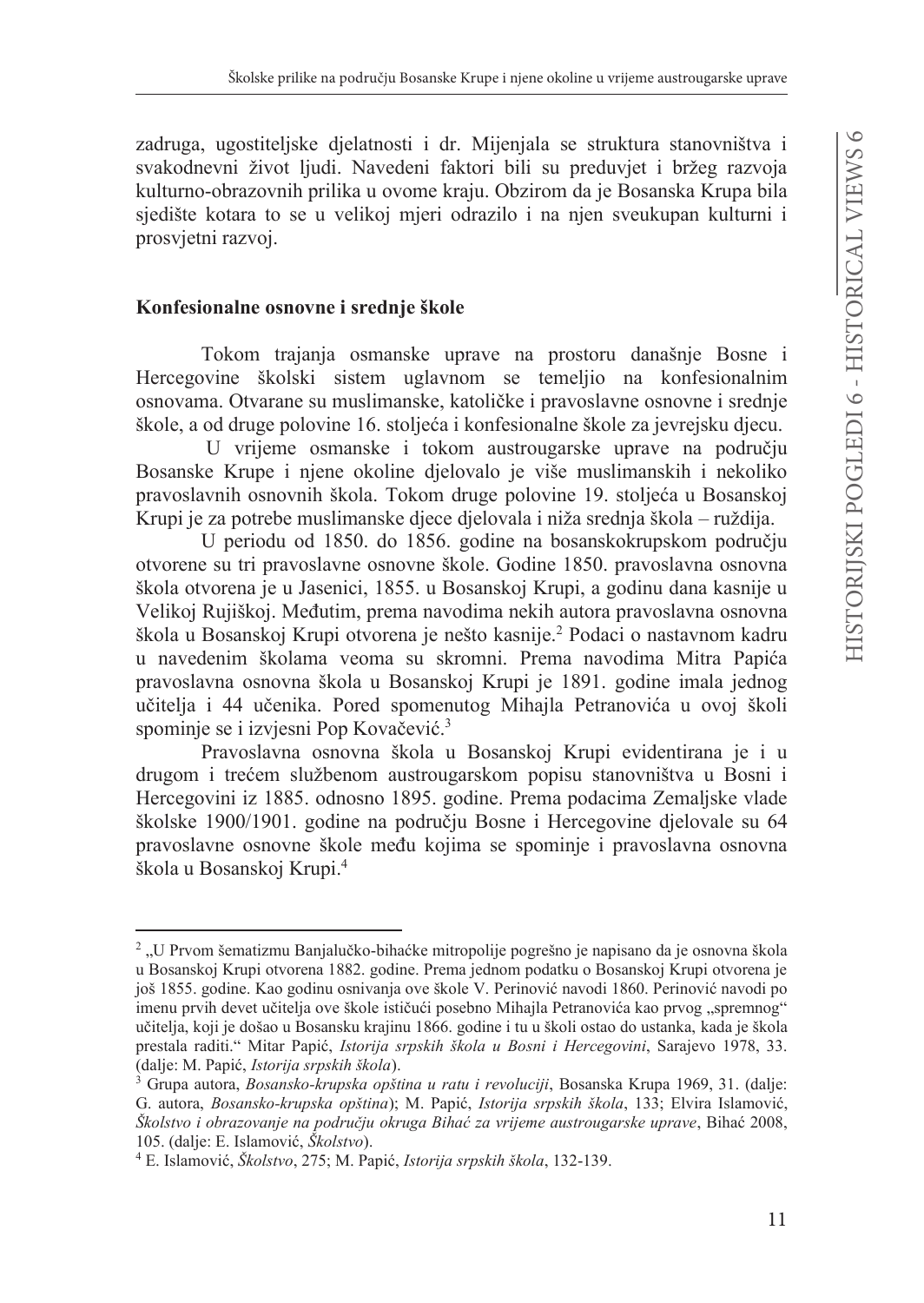Nakon uspostave okupacione uprave 1878. godine izvjesno vrijeme prekinut je rad pravoslavne osnovne škole u Bosanskoj Krupi. Škola je ponovo počela sa radom 1882. godine. U selima u okolini Bosanske Krupe do te godine nije došlo do otvaranja ni jedne pravoslavne osnovne škole.<sup>5</sup>

Pravoslavna osnovna škola u Bosanskoj Krupi kontinuirano je radila od obnavljanja 1882. godine do početka Prvog svjetskog rata. Sredinom 1914. godine na području bosanskokrupskog kotara radile su tri pravoslavne osnovne škole.<sup>6</sup> Uslied ratnih i drugih okolnosti, veliki broj pravoslavnih osnovnih škola u Bosni i Hercegovini, među kojima i pravoslavne osnovne škole na području bosanskokrupskog kotara prestale su sa radom.<sup>7</sup>

U vrijeme osmanske uprave u Bosni početno obrazovanje muslimanska djeca sticala su u mektebima koji su se obično nalazili pored svake džamije. Godine 1873. u bosanskokrupskom kraju nalazila su se 32 mekteba koje je pohađalo 428 muških i 320 ženskih polaznika.8 Rad ovih, ali i drugih mekteba, nastavljen je i nakon uspostave okupacione uprave 1878. godine.

Krajem 19. stoljeća počelo je otvaranje reformiranih mekteba odnosno mektebi ibtidaija.<sup>9</sup> Godine 1894. u Bosanskoj Krupi je otvorena muška mektebi ibtidaija. Nedugo zatim sa radom je počela i ženska mektebi ibtidaija. Reformirani mekteb radio je i u Otoci. Obzirom na godinu početka rada moguće je zaključiti da je bosanskokrupska muška mektebi ibtidaija jedna od naistarijih obrazovnih ustanova ove vrste na širem područiu Bosanske krajine.

Osim sibjan i reformiranih mekteba u okviru muslimanskog školstva u Bosni tokom osmanskog, a kasnije i austrougarskog perioda, djelovale su i medrese, a od druge polovine 19. stoljeća ruždije, Dar-ul-muallimin u Sarajevu

<sup>&</sup>lt;sup>5</sup> U određenim selima npr. Hašanima i Velikoj Rujiškoj djeca su pohađala vjeronaučnu nastavu i sticala neki vid pismenosti. U hašanskoj parohiji je 1901. godine vjeronaučnom nastavom bilo obuhvaćeno 80 vanškolske djece. G. autora, Bosansko-krupska opština, 40.

<sup>&</sup>lt;sup>6</sup> Školski glasnik, Školski službeni list Zemaljske vlade za Bosnu i Hercegovinu, god. V, Sarajevo, 30. juni 1914, 197. (dalje: Š. glasnik).

<sup>7,</sup> U maju 1913. godine u Bosni i Hercegovini su proglašene, iznimne mjere" u okviru kojih je predviđeno privremeno ukidanje pravoslavnih kulturnih ustanova. Početkom Prvog svjetskog rata političke prilike u Bosni i Hercegovini nisu išle u prilog, između ostalog, ni pravoslavnim školama. Naprotiv, poglavar Bosne i Hercegovine i predsjednik Zemaljske vlade Oskar Potjorek je u oktobru 1914. godine predlagao da se pravoslavne škole u Bosni i Hercegovini "potpuno i za svagda ukinu". Tako su školske 1914/15. godine prestale sa radom 122 pravoslavne škole u Bosni i Hercegovini." Senaid Hadžić, Sead Selimović, Kultura i tradicija u Bosni i Hercegovinivišemilenijski kontinuitet, Tuzla 2012, 329.

<sup>&</sup>lt;sup>8</sup> G. autora, *Bosansko-krupska opština*, 31.

<sup>9,</sup> Pritisnuti savremenim potrebama prilagođavanja novih uvjeta, od 10-ih godina XIX stoljeća počela je reforma sibijan mekteba. Bilo je planirano uz vjeronaučne predmete u mektebe uvoditi maternji jezik i račun, a zatim postepeno uvoditi i druge svjetovne predmete. Reformisani mektebi (mekteb ibtidaije) počeli su raditi 1892. godine, a njihovo širenje nije teklo ni lahko ni brzo. Pošto su muslimani nerado slali svoju djecu u svjetovne škole reformisani mektebi imali su zadatak muslimansku djecu približiti savremenom obrazovanju." Grupa autora, Bosna i Hercegovina od najstarijih vremena do kraja Drugog svjetskog rata, drugo izdanje, Sarajevo 1998, 257-258.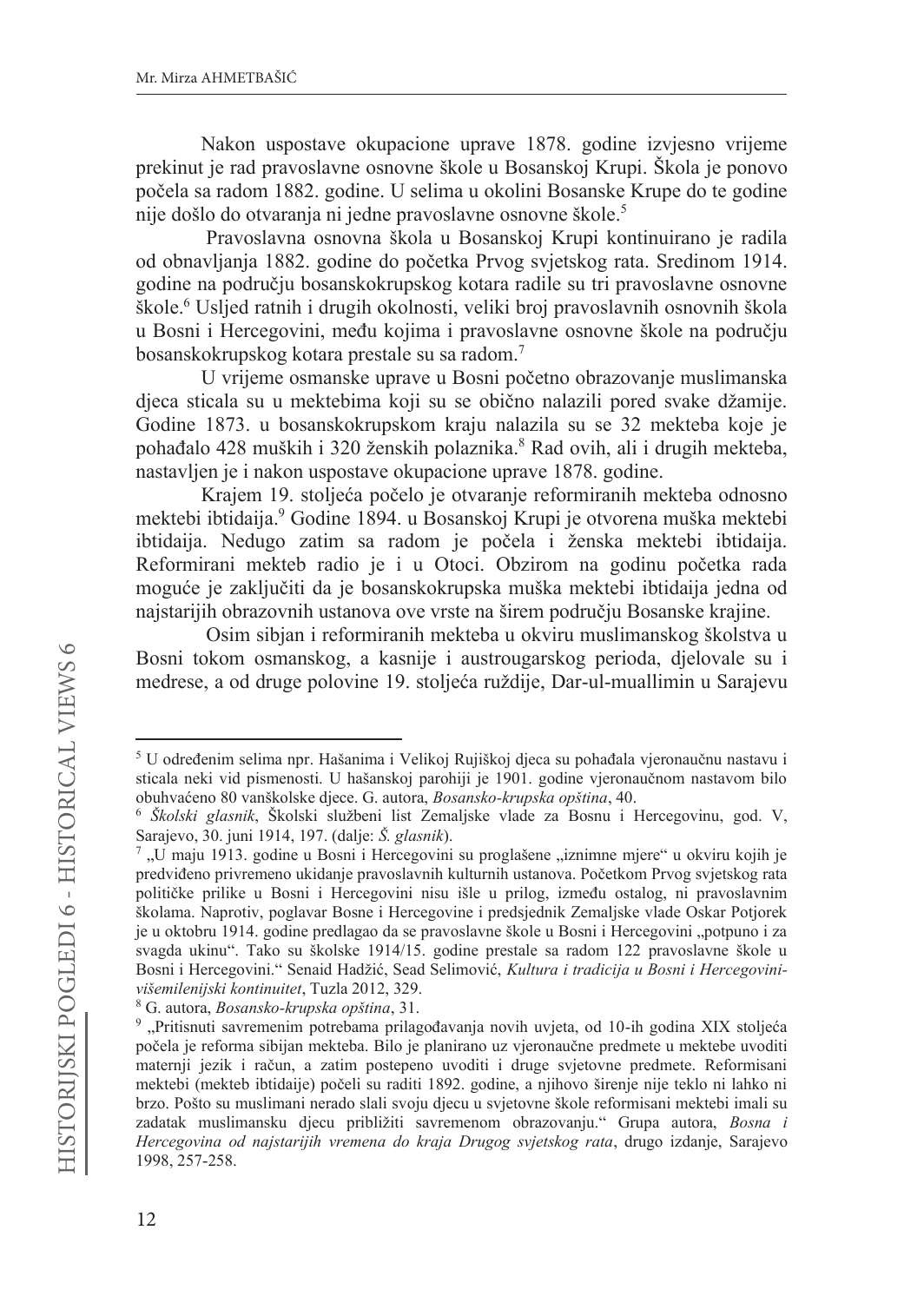i brojne druge. Broj medresa kao najbrojnijih muslimanskih srednjih škola i ruždija bio je različit u određenim vremenskim periodima.

Tokom jedne decenije, tačnije u periodu od 1880. do 1890. godine u Bužimu je postojala medresa sa cjelodnevnom nastavom. Predavač je bio poznati Šerif efendija Bajrić. Nastava se izvodila u privatnoj kući na području Pomajdana gdje su bile smještene ženska i muška dershana i mala biblioteka. Medresu je uspješno završilo 26 polaznika. Najnovija istraživanja govore da je ova medresa postojala i u periodu od 1903. godine do kraja Prvog svjetskog rata iz čega se može zaključiti da je kontinuirano djelovala od svog osnivanja i do početka rada prve državne osnovne škole u Bužimu.<sup>10</sup>

Početkom 1871. godine sa radom je počela ruždija u Bosanskoj Krupi. Podignuta je i otvorena prilozima stanovništva Krupskog kadiluka, a suma priloga za njenu izgradnju iznosila je 20.000 groša. Do početka rada ruždija na području Bihaćkog sandžaka pismenost na tom prostoru bila je na veoma niskom stepenu. Početkom rada ruždija u Bihaću, Bosanskoj Krupi i Prijedoru donekle je umanjen procenat nepismenog stanovništva na navedenom području.<sup>11</sup>

# Narodna osnovna škola u Bosanskoj Krupi

Narodna osnovna škola u Bosanskoj Krupi počela je sa radom 1880. godine.<sup>12</sup> Prema navodima Mithada Kozličića ova škola počela je sa radom 1884. godine. Elvira Islamović, pozivajući se na dokument Tehničkog odjeljenja Zemaljske vlade u Sarajevu ističe da je škola vlasništvo erara s jednim razredom u Bosanskoj Krupi osnovana 1885. godine. Kontinuirano je radila od osnivanja do 1913. godine, a u skladu s ratnim prilikama, i tokom Prvog svjetskog rata.<sup>13</sup>

I na području Bosanske Krupe zabilježen je prilično jak otpor upisivanju djece, naročito muslimanske ženske djece, u državne osnovne škole. U novembru 1880. godine sreski predstojnik u Bosanskoj Krupi izdao je naredbu po kojoj su sva djeca dorasla za školu bez obzira na vjeroispovijest bila

<sup>&</sup>lt;sup>10</sup> Amir Sijamhodžić, Razvoj savremenog školstva na području općine Bužim sa posebnim osvrtom na OŠ "Bužim", Zbornik radova sa naučnog skupa "Osnovnoškolska i srednjoškolska tradicija na području općine Bužim, te zahtjevi odgojno-obrazovne reforme u Bosni i Hercegovini" Bužim, 15. novembra 2013. godine, Bužim 2014, 8. (dalje: A. Sijamhodžić, Razvoj savremenog školstva).

<sup>&</sup>lt;sup>11</sup> Hajrudin Ćurić, Školske prilike Muslimana u Bosni i Hercegovini 1800-1878, Srpska akademija nauka i umetnosti, posebna izdanja, knj. CCCLXXXIX, Odeljenje društvenih nauka, knj. 50, Beograd 1965, 150.

<sup>&</sup>lt;sup>12</sup> Mitar Papić, Školstvo u Bosni i Hercegovini za vrijeme austrougarske okupacije (1878-1918), Sarajevo 1972, 42-43. (dalje: M. Papić, Školstvo u BiH).

<sup>&</sup>lt;sup>13</sup> Mithad Kozličić, Stanovništvo i naselja Unsko-sanskog područja 1879-1921. godine, Bihać 1999, 32-34. (dalje: M. Kozličić, *Stanovništvo*); E. Islamović, *Školstvo*, 104; Mitar Papić, Školstvo u Bosni i Hercegovini (1918-1941), Sarajevo 1984, 19.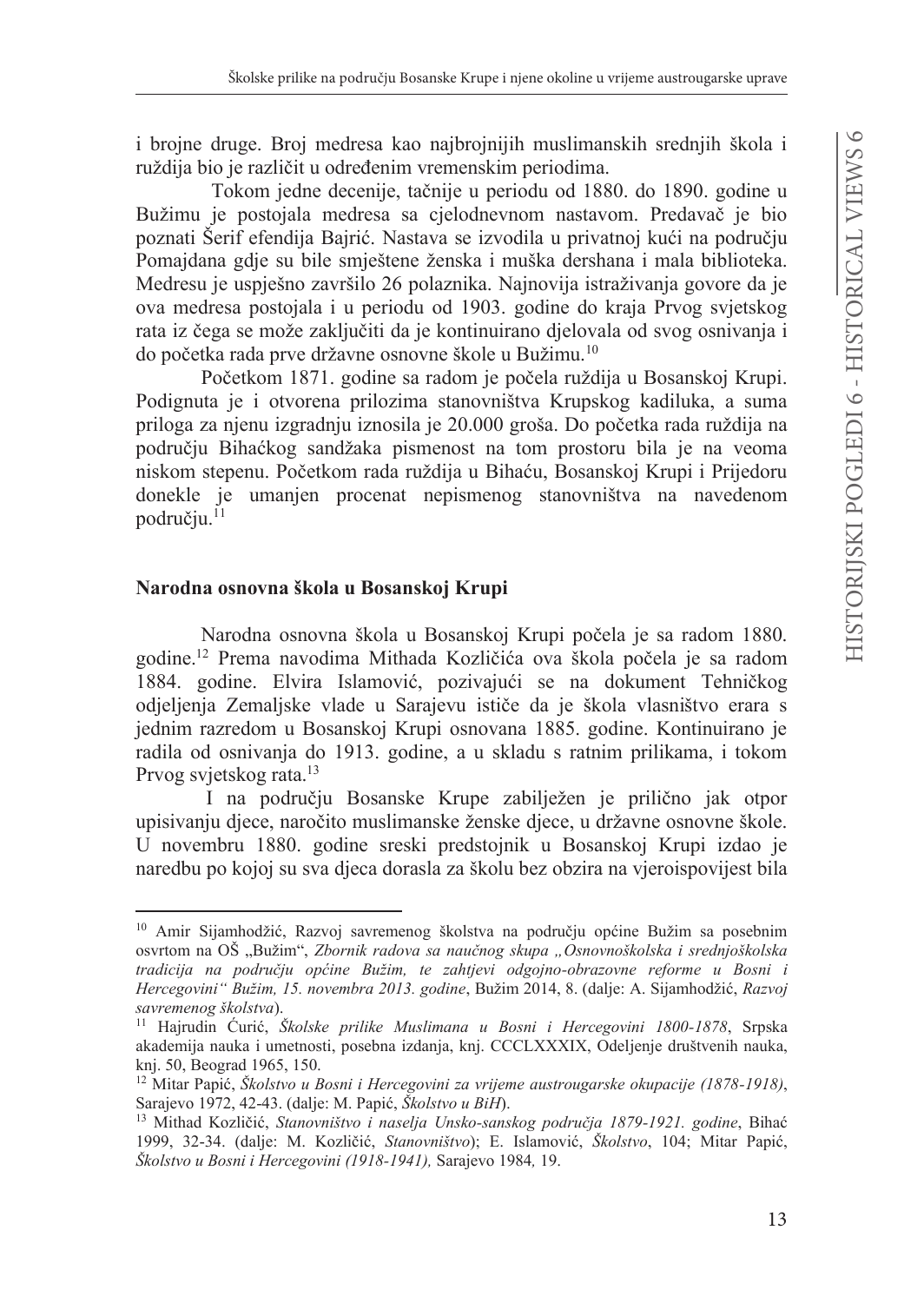dužna pohađati redovnu nastavu.<sup>14</sup> Ovaj podatak upućuje na zaključak da je prva državna osnovna škola u Bosanskoj Krupi počela sa radom 1880. godine.

Tokom prvih godina u školi je nastavu izvodio jedan učitelj. Godine 1880. nastava je povjerena jednom isluženom podoficiru austrougarske vojske. Po popisu stanovništva u Bosni i Hercegovini iz 1885. godine u Bosanskoj Krupi je evidentirano 2.096 stanovnika. Na području cijelog bosanskokrupskog kotara evidentirana su dva učitelja, u Bosanskoj Krupi i u Bojni. Deset godina kasnije broj učitelja u školi povećan je na tri. Među prvim učiteljima u školi navodi se Simo Momčilović, a jedno vrijeme u školi je radio i učitelj Mile Obradović.<sup>15</sup> Obzirom da je na početku, vjerovatno usljed nedostatka učiteljskog kadra, izvođenje nastave povjereno jednom podoficiru, upućuje na zaključak da je Narodna osnovna škola u Bosanskoj Krupi i počela sa radom spomenute 1880. godine. Opće je poznato da su školske 1880/81. godine okupacione vlasti otvorile četiri gradske osnovne škole u Bosni i Hercegovini: u Sarajevu, Bihaću, Banja Luci i Travniku. Imajući u vidu da je Narodna osnovna škola u Bosanskoj Krupi, najvjerovatnije počela sa radom 1880. godine, zasigurno spada u jednu od prvih državnih osnovnih škola na području Bosanske krajine.

U periodu od 1891. do 1899. godine u školi su radili sljedeći učitelji: Simo Krstić, Branko Maglov, Nikola Kondić (obavljao dužnost i direktora škole), Zorka Kondić, Stjepan Batinić, Ana Latas, Jovan Pržulj, Marija Lazarević, Simo Kratović, Milka Martinović, Sofija Komadina, Ivan Kovačević, Ljubica Bader, Robert Vranešić, Milan Martinović (obavljao dužnost i direktora škole) i brojni drugi.<sup>16</sup>

Od 1899. do kraja Prvog svjetskog rata 1918. godine u školi se spominju sljedeći učitelji: Isailo Skenžić, Hermina Khyo, Margareta Neuwirth, Stevan Banović, Salih Mujanović, Fejzo Čavkić, Anđelka Radoman, Jovo Delić, Jovan Radonić, Mehmed Šiljković, Petar Putica, Marija Cerjak, Štefanija Šašić, Anka Šebelić, Jelka Vulić, Ana Jerčinović, Stevan Stojnić i brojni  $drugi.<sup>17</sup>$ 

<sup>&</sup>lt;sup>14</sup> G. autora, *Bosansko-krupska opština*, 40.

<sup>&</sup>lt;sup>15</sup> E. Islamović, Školstvo, 62; G. autora, Bosansko-krupska opština, 40; Kalendar Bošnjak za 1886. godinu, god. IV, Zemaljska štamparija, Sarajevo 1886, 82. (dalje: K. Bošnjak za 1886); Amir Sijamhodžić, Slovo o zavičaju, Bužim 2015, 133. (dalje: A. Sijamhodžić, Slovo).

<sup>&</sup>lt;sup>16</sup> E. Islamović, Školstvo, 104; Službeni dodatak Školskog vjesnika za 1894. godinu, Zemaljska štamparija, Sarajevo 1894, 103-180. (dalje: S. dodatak Šk. vjesnika); S. dodatak Šk. vjesnika za 1896. godinu, Sarajevo 1896, 15-19; Školski glasnik, Prosvjetni odsjek Zemaljske vlade za Bosnu i Hercegovinu, god. X, br. 11-12, Sarajevo, 31. decembar 1919, 11-12; S. dodatak Šk. vjesnika za 1897. godinu, Sarajevo 1897, 2; Bosnischer Bote, Bosanski glasnik, Opći adresni priručnik sa kalendarom svih vjeroispovijedi za Bosnu i Hercegovinu, Sarajevo 1899, 43; S. dodatak Šk. vjesnika za 1898. godinu, Sarajevo 1898, 18.

 $^{17}$  S. dodatak Šk. vjesnika za 1899. godinu, Sarajevo 1898, 1-11; E. Islamović, Školstvo, 105; S. dodatak Šk. vjesnika za 1904. godinu, Sarajevo 1904, 33-34; Bosnischer Bote, Bosanski glasnik, Universal-Hand-und Adressbuch für Bosnien-Hercegovina, Sarajevo 1903, 124. (dalje: B. Bote); Š. glasnik, god. VI, Sarajevo, 31. maj 1915, 137; Š. glasnik, god. VII, Sarajevo, 31. decembar 1916, 196; Š. glasnik, god. VII, Sarajevo, 29. februar 1916, 19; Sarajevski list, god. XXXVII, br.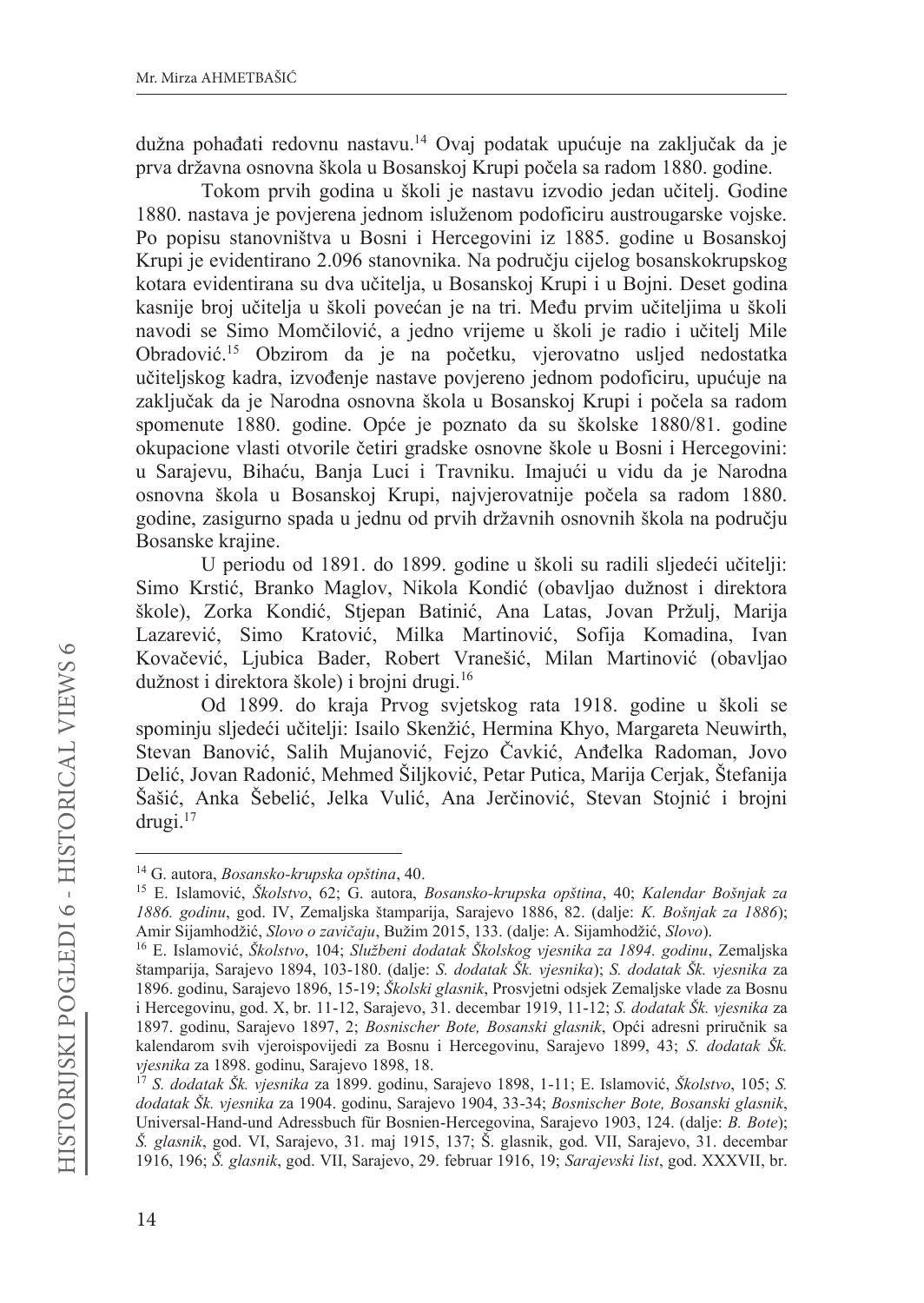Škola je bila adekvatno snabdievena nastavnim sredstvima. pomagalima, namještajem i ostalim stvarima potrebnim za redovan odgojnoobrazovni proces. Imala je vlastitu zoološku zbirku. U školi su često organizirane različite vrste zabava s ciljem novčanog pomaganja učenicima slabijeg imovnog stanja. Deset godina nakon ujedinjenja, tačnije školske 1928/29. godine u Bosanskoj Krupi su radile dvije osnovne škole.

# Državne osnovne škole u okolini Bosanske Krupe

Do 1885-1886. godine u naseljima bosanskokrupskog kraja nije postojala nijedna državna osnovna škola. Osnivanje narodnih osnovnih škola na ovom području odvijalo se daleko lakše u pravoslavnim, nego u mjestima s dominantnim muslimanskim stanovništvom

Narodna osnovna škola u Otoci počela je sa radom školske 1886/1887. godine.<sup>18</sup> Međutim, prema navodima određenih istraživača ova škola je otvorena 1885,<sup>19</sup> odnosno 1890. godine.<sup>20</sup> Do početka rada ove škole na širem otočkom području evidentirano je oko 95% nepismenog stanovništva. Novootvorenu školu u Otoci istovremeno su počela pohađati djeca različitih nacionalnih i vjerskih oprijedjeljenja.

Kao i u mnogim krajevima Bosne i Hercegovine i ovdie je bio prisutan otpor upisivanju muslimanske djece, naročito ženske, u redovnu državnu osnovnu školu. Dvadesetak godina nakon otvaranja škole Otoka je dobila prve akademski obrazovane ljude. Bili su to Nurija Čaušević, Dragan Lukač i Jovo Ivanović. U prvim godinama rada nastavu u školi izvodio je jedan učitelj. Godine 1886. u školi je radio učitelj N. Maljković.<sup>21</sup> Navedeni podatak upućuje na konstataciju pojedinih istraživača da je ova škola otvorena 1885. odnosno 1886. godine.

Od osnivanja do kraja 1918. godine u Narodnoj osnovnoj školi u Otoci izmijenio se veliki broj nastavnog kadra. Međutim, za većinu njih podaci su nedostupni. Pozivajući se na kalendar "Bošnjak" za 1893. godinu Elvira Islamović navodi kako je mjesto učitelja te godine u ovoj školi bilo nepopunjeno. Također, ista autorica, pozivajući se na kalendar "Bošnjak" za

<sup>312,</sup> Sarajevo, 18. decembar 1914, 1. (dalje: S. list); Š. glasnik, god. IX, Sarajevo, 28. februar 1918, 16; Š. glasnik, god. IX, Sarajevo, 31. oktobar 1918, 90; A. Sijamhodžić, Razvoj savremenog školstva, 7-8.

<sup>&</sup>lt;sup>18</sup> M. Papić, Školstvo u BiH, 46.

<sup>&</sup>lt;sup>19</sup> M. Kozličić, Stanovništvo, 33.

<sup>&</sup>lt;sup>20</sup> Elvira Islamović pozivajući se na dokument Tehničkog odjeljenja Zemaljske vlade u Sarajevu navodi da je Narodna osnovna škola u Otoci, vlasništvo Općine s tri razreda otvorena 1890. godine. E. Islamović, Školstvo, 104.

<sup>&</sup>lt;sup>21</sup> Mirza Ahmetbašić, Adnan Hafizović, Osnovna škola "Otoka" od osnivanja do danas, Bihać 2008, 10; K. Bošnjak za 1886, 82.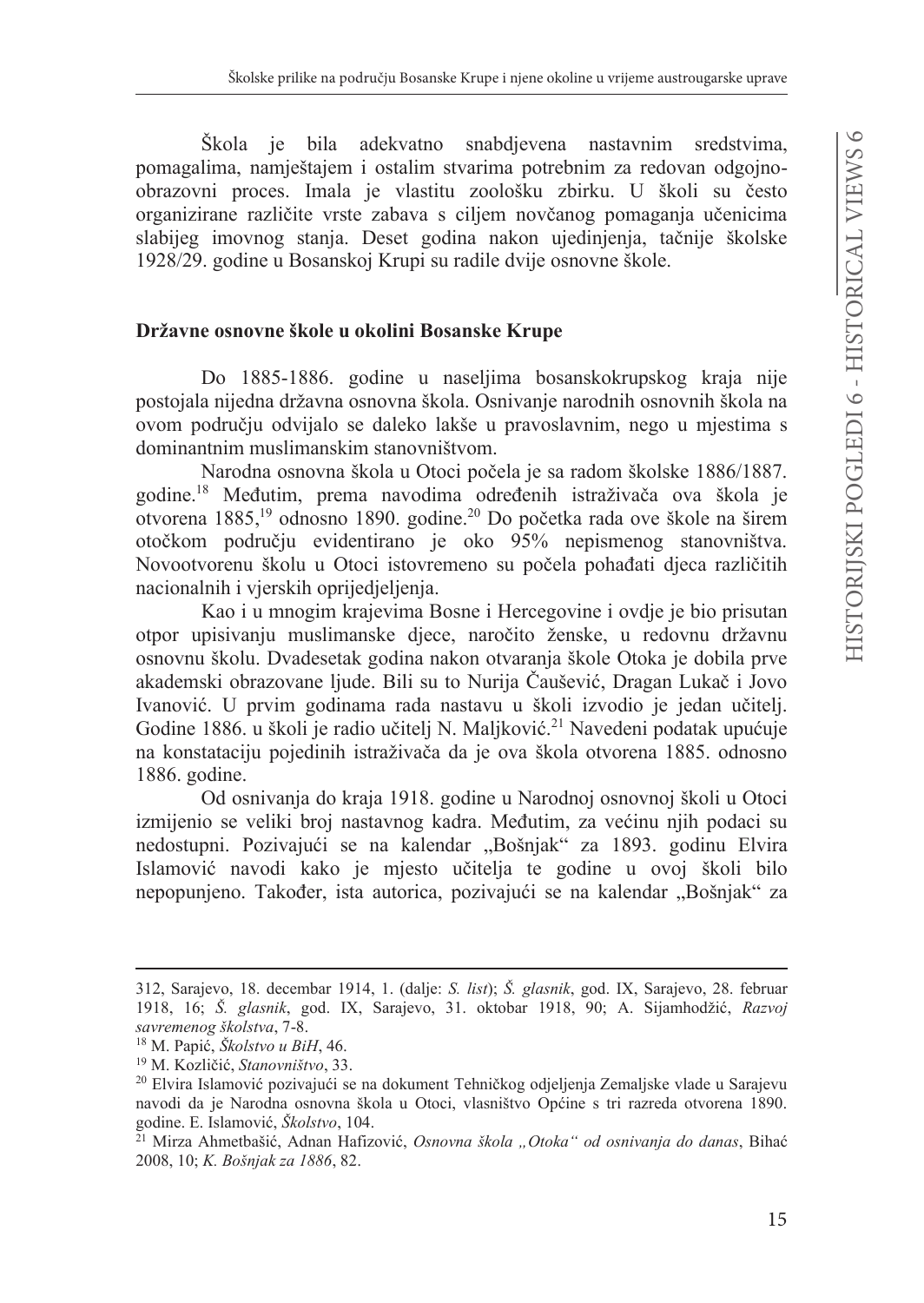1897. godinu navodi da su u ovoj školi radila dva učitelja, Vaso Radovanović i Đuro Šebečić.<sup>22</sup>

Godine 1894. u Narodnu osnovnu školu u Otoci iz Laminaca premješten je pomoćni učitelj tamošnje škole Marko Živković. Dvije godine kasnije u Otoku je premješten bivši pomoćni učitelj gračaničke Narodne osnovne škole Mehmed Midžić, koji je krajem iste, 1896. godine, razriješen daljeg službovanja u Narodnoj osnovnoj školi u Otoci. Godine 1896. iz Otoke je u Bosanski Novi premiešten učiteli Petar Sušić, a u Otoku spomenuti učiteli Vaso Radovanović iz obližnjeg Velikog Radića.<sup>23</sup>

Jedno vrijeme kao učitelj u Narodnoj osnovnoj školi u Otoci radio je Simo Mutić. Godine 1897. u Otoku je iz Broca premješten učitelj Spasoje Kostić a iz Otoke u Donji Unac Vaso Radovanović. Na dužnost privremenog učitelja u Otoku je 1902. godine došao Ibrahim Ustavdić (rođen u Gračanici kod Tuzle 1880. godine) koji je već 1903. godine iz Otoke otišao u Kozarac kod Prijedora, 1904. u Prijedor, a školske 1905/1906. godine u rodnu Gračanicu. Dužnost učitelja 1910. godine obavljao je Petar Gaković (spominje se i 1903. godine) i Ilija Balorda.<sup>24</sup>

Godine 1912. nastavu u školi su izvodili sljedeći učitelji: Anđelka Radoman, koja je ovdje premještena iz Bosanske Krupe, a iz Otoke u Branjevo učitelj Dane Polovina, Draga Krnić (u Otoku došla iz Bos. Kobaša, ostala do oktobra 1912. godine kada je premještena u Branjevo), Miloš Bastašić (ostao do kraja 1912. godine kada je premješten u Prnjavor) i brojni drugi.<sup>25</sup> Sljedeće godine u školi se spominje učitelj Ilija Opačić, a 1916. učiteljica Ana Schindler.<sup>26</sup>

Početak Prvog svjetskog rata doveo je u veoma težak položaj veliki broj škola na području Bosanske Krupe i njene okoline. Jedan broj narodnih osnovnih škola reducirao je svoj rad, dok su neke privremeno obustavile redovno odvijanje obrazovno-odgojnog procesa. Narodna osnovna škola u Otoci u skladu sa ratnim prilikama radila je tokom cijelog ratnog perioda.

Narodna osnovna škola u Hasanbegovoj Jasenici osnovana je školske 1902/1903. godine. Bila je vlasništvo erara sa zemaljskim troškom od 32.350 K.<sup>27</sup> Međutim, pojedini istraživači kao godinu otvorenja i rada ove škole

<sup>&</sup>lt;sup>22</sup> E. Islamović, Školstvo, 104.

<sup>&</sup>lt;sup>23</sup> S. dodatak Šk. vjesnika za 1894. godinu, Sarajevo 1894, 180; S. dodatak Šk. vjesnika za 1896. godinu, Sarajevo 1896, 15-22.

<sup>&</sup>lt;sup>24</sup> A. Sijamhodžić, Slovo, 44; S. list, god. XII, br. 71, 16. juni 1889, 1; S. dodatak Šk. vjesnika za 1897. godinu, Sarajevo 1897, 2; Osman Delić, Sto godina Narodne osnovne škole u Gračanici, Gračanica 1986, 35; E. Islamović, Školstvo, 105; B. Bote, 124.

<sup>&</sup>lt;sup>25</sup> S. list, god. XXXV, br. 20, 14. januar 1912, 1; S. list, god. XXXV, br. 100, 21. april 1912, 1; S. list, god. XXXV, br. 243, 21. oktobar 1912, 1; S. list, god. XXXV, br. 265, 19. novembar 1912, 1; S. list, god. XXXV, br. 284, 14. decembar 1912, 1; S. list, god. XXXV, br. 81, 29. mart 1912, 1.

<sup>&</sup>lt;sup>26</sup> S. list, god. XXXVI, br. 13, 8. januar 1913, 1; Š. glasnik, god. VII, Sarajevo, 29. februar 1916, 19.

<sup>&</sup>lt;sup>27</sup> M. Papić, Školstvo u BiH, 46-48; E. Islamović, Školstvo, 104.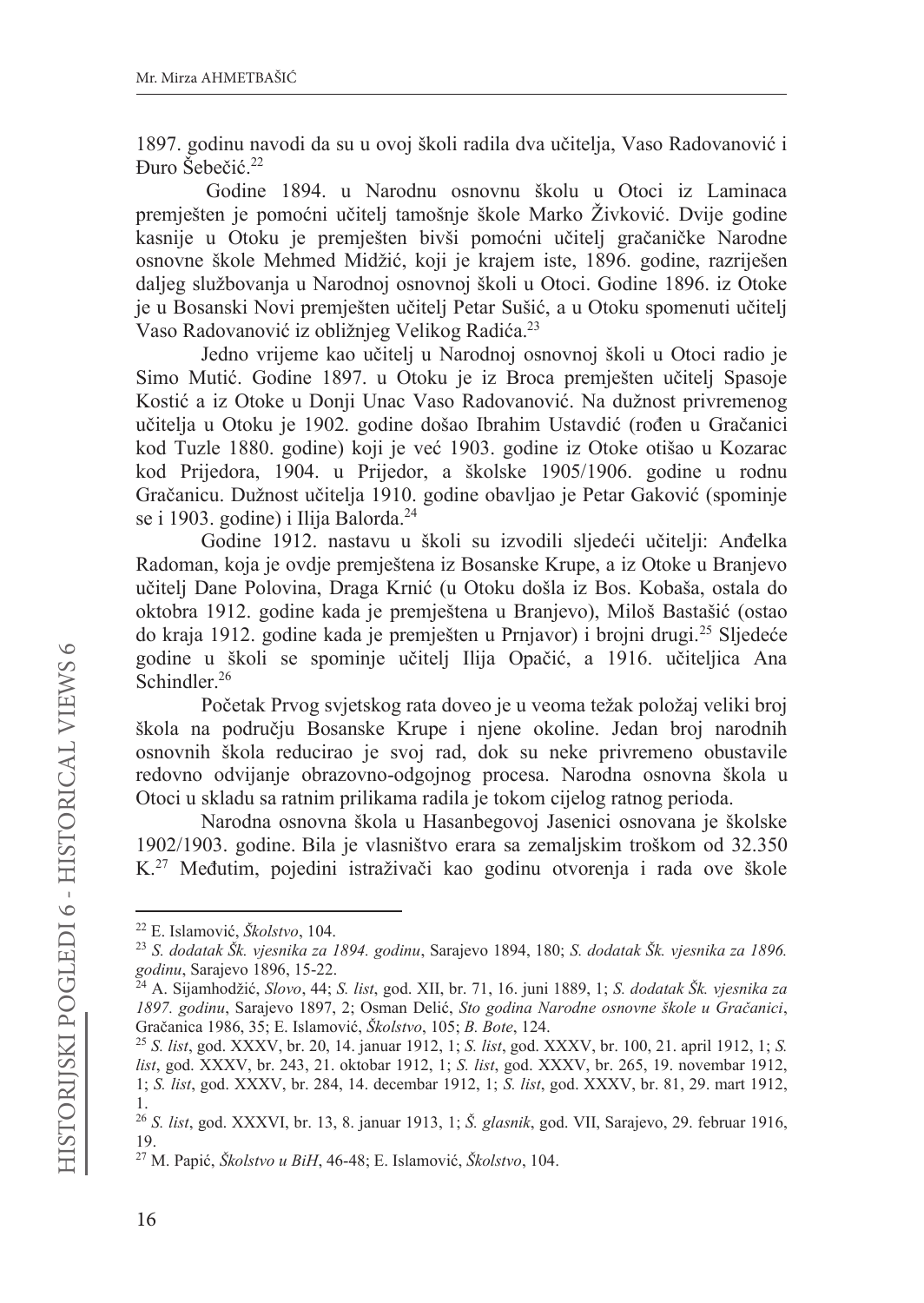navode vremenski period između 1914. i 1918. godine.<sup>28</sup> Nastavni proces u ovoj školi u periodu od 1914. godine do kraja Prvog svjetskog rata izvodili su sljedeći učitelji: Đuro Radetić (premješten ovdje iz Kruševice) i Milka i Trifun Gajić (premješteni ovdje iz Srebrenice).<sup>29</sup>

Godine 1888. sa radom je počela Narodna osnovna škola u Velikom Radiću.<sup>30</sup> Međutim, i kod ove škole postoje razilaženja oko godine njenog otvaranja. Tako se, pored 1888, kao godine njenog otvorenja navode i 1892. odnosno 1895. godina. Škola je kontinuirano radila od osnivanja do kraja 1913. godine. Zabilježeno je da se nastavni proces, u skladu s ratnim prilikama, odvijao i tokom Prvog svjetskog rata.<sup>31</sup>

Narodna osnovna škola u Velikom Radiću u prvim godinama svoga rada imala je jednog učitelja. Godine 1893. u školi se spominje učitelj Luka Mandić, a tri godine kasnije Milovan Stanišić (premješten iz Bijeljine). Učitelj Ilija Glučevac spominje se 1901, a Eugenija Dević 1916. godine (premještena iz Petrovca) i drugi. $32$ 

Narodna osnovna škola u Ivanjskoj otvorena je 1902. godine.<sup>33</sup> Redovno je radila od osnivanja do kraja 1913. godine, a u skladu s ratnim prilikama, i tokom cijelog ratnog perioda (1914-1918).<sup>34</sup>

Godine 1910. u Hašanima<sup>35</sup> je otvorena Narodna osnovna škola, vlasništvo erara s jednim razredom. Te godine za izgradnju školskog objekta utrošeno je 14.926 K. I ova škola je redovno radila do kraja 1913. godine, a u skladu s novonastalim ratnim okolnostima i tokom Prvog sjetskog rata. Nije poznato ko je izvodio nastavu u ovoj školi do 1912. godine. Kao učitelj 1912. godine navodi se Lazar Kotur. Iste godine iz ove škole otišao je na službu u Bosansku Krupu.<sup>36</sup>

<sup>&</sup>lt;sup>28</sup> M. Kozličić, Stanovništvo, 34.

<sup>&</sup>lt;sup>29</sup> S. list, god. XLI, br. 83, 18. oktobar 1918, 1; S. list, god. XXXVII, br. 323, 16. decembar 1914,

<sup>1:</sup> S. list. God. XXXVII. br. 325, 18. decembar 1914, 1.

<sup>&</sup>lt;sup>30</sup> E. Islamović, Školstvo, 104.

<sup>&</sup>lt;sup>31</sup> G. autora, Bosansko-krupska opština, 40; M. Kozličić, Stanovništvo, 34-35.

<sup>&</sup>lt;sup>32</sup> E. Islamović, *Školstvo*, 104-105; S. dodatak Šk. Vjesnika za 1896. godinu, Sarajevo 1896, 19-20; Š. glasnik, God. VII, Sarajevo 31. oktobar 1916, 141.

<sup>&</sup>lt;sup>33</sup> M. Papić, *Školstvo u BiH*, 46-48.

<sup>&</sup>lt;sup>34</sup> M. Kozličić, Stanovništvo, 33-34.

<sup>35</sup> U Hašanima kod Bosanske Krupe rođen je 1. januara 1915. godine poznati bosanskohercegovački književnik Branko Ćopić. Neke od njegovih poznatih knjiga su: Orlovi rano lete, Delije na Bihaću, Prolom i druge. Umro je u Beogradu 1984. godine. Zanimljivo je istaći da su, između ostalih, na bosanskokrupskom području rođeni i: reisu-l-ulema Džemaludin ef. Čaušević (Arapuša kod Bosanske Krupe, 28. decembar 1870, umro u Sarajevu 1938. godine), Murat ef. Hajrović Hulusi (Bosanska Krupa 1873, umro u Sarajevu 1918. godine), književnik Murat Šuvalić (Bosanska Krupa 10. februar 1897, umro u Bosanskoj Krupi, 18. marta 1936. godine), filozof, publicista i historičar Safet Krupić (Bosanska Krupa, 1. mart 1911, umro u Jasenovcu, oktobra 1942. godine), slikar Enver Krupić (Bosanska Krupa, 5. april 1911, umro u Bihaću 29. januara 1992. godine) i brojni drugi.

<sup>&</sup>lt;sup>36</sup> E. Islamović, Školstvo, 104; G. autora, Bosansko-krupska opština, 40; M. Kozličić, Stanovništvo, 34; S. list, god. XXXV, br. 49, 2. mart 1912, 1.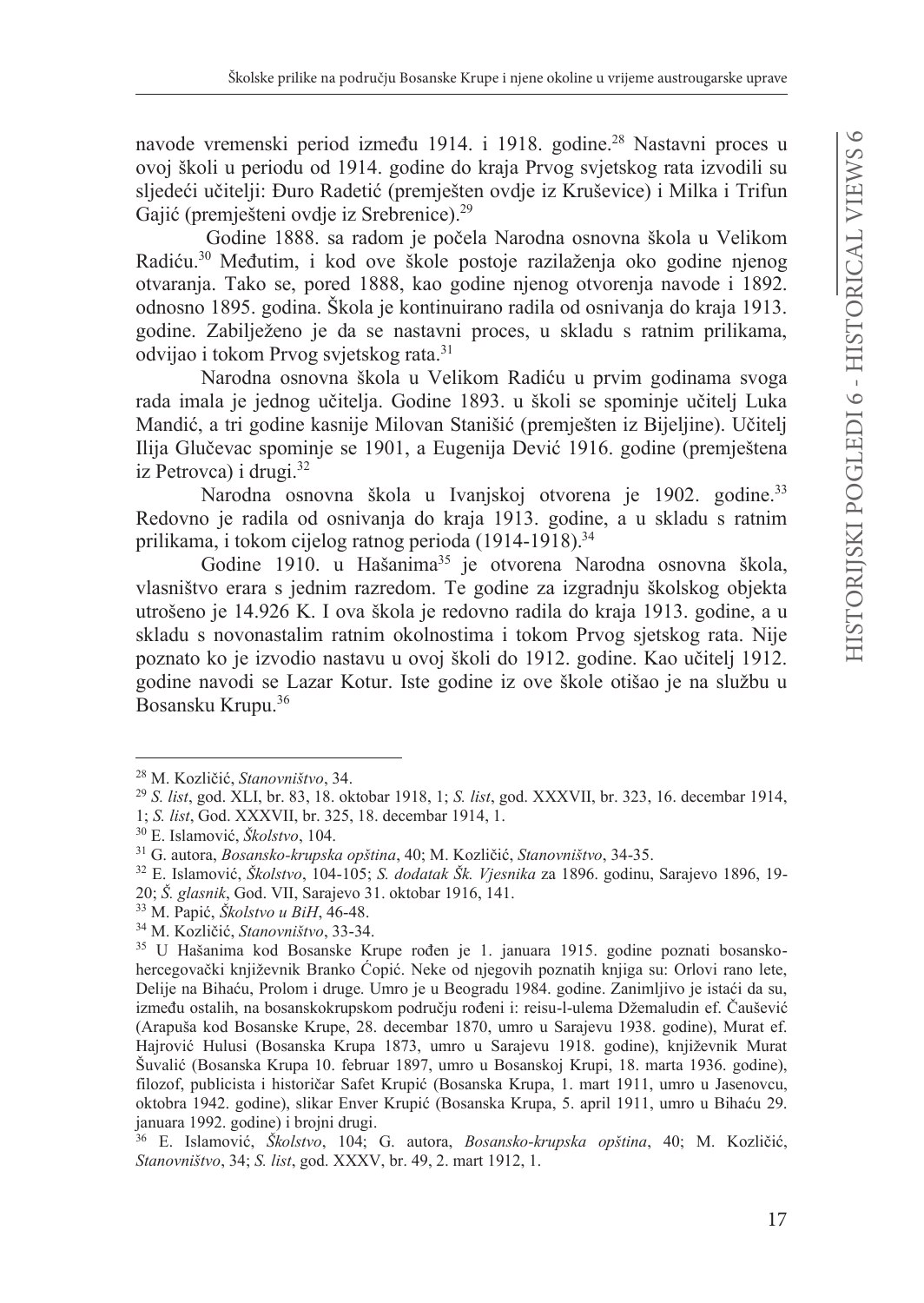Državna osnovna škola u Vranjskoj otvorena je relativno kasno, školske 1911/1912. godine. Kao i ostale, i ova škola je, u skladu s ratnim prilikama, radila tokom Prvog svjetskog rata. Podaci o učiteljskom kadru nisu dostupni. Godine 1915. nastavu je izvodio učitelj Milan Cvetić (premješten ovdie iz Meke Grude).<sup>37</sup>

Bužim kao integralni dio tadašnjeg bosanskokrupskog kotara prvu državnu osnovnu školu dobio je tek 1913. godine. Naime, na području današnje općine Bužim, od 128 škola koliko su austrougarske vlasti izgradile na prostoru Bosanske krajine, samo se nalazila jedna. Riječ je o Narodnoj osnovnoj školi u Dobrom Selu (Radoču) izgrađenoj 1913. godine. Škola je prvobitno trebala biti izgrađena u centru Bužima. Međutim, ponuda za njenu izgradnju nije bila shvaćena i odbijena je od strane lokalnih prvaka. Školski objekat izgrađen je na Radoču gdje je većinsko pravoslavno stanovništvo s oduševljenjem prihvatilo ovaj projekat. Marija Lazarević bila je prva učiteljica i upravnica ove škole. Drugi učitelj bio je Stevan Stojnić koji je počeo izvoditi nastavu od 1914. godine.<sup>38</sup>

Do početka Drugog svjetskog rata 1941. godine, pored škola koje su djelovale na području bosanskokrupskog kotara tokom okupacionog perioda, osnovne škole izgrađene su i otvorene u Bužimu, Srednjem Duboviku, Suvaji, Pučeniku, Perni, Banjanima, Zalinu i brojnim drugim mjestima.

# Zaključak

Austrougarski period je vrijeme uspostavljanja vlasti nove države i društvenih odnosa u cjelini, kako na području Bosanske Krupe, Bosanske krajine, tako i cijele Bosne i Hercegovine. Nakon osmanskog kulturnocivilizacijskog kruga u čijem sastavu se nalazila više od četiri stoljeća, Bosna i Hercegovina odjednom se našla u sasvim novom kulturno-civilizacijskom okruženju. Dolazi do intenzivnijeg razvoja privrede koja je u značajnoj mjeri uticala na sveukupni društveni život bosanskokrupskog kraja. Došlo je i do promjena u nacionalnoj, vjerskoj i socijalnoj strukturi stanovništva. To je vrijeme početka bržeg urbanog razvoja Bosanske Krupe i njenog polaganog prerastanja u jedan moderni evropski grad.

Uspostavom austrougarske uprave u Bosni i Hercegovini došlo je do temeljitih promjena u organiziranju i radu školskih ustanova. Nova vlast je, u skladu s ciljevima okupacione politike, pristupila otvaranju državnih osnovnih škola. Vlast je posebnim propisima regulirala osnivanje državnih škola, izgradnju školskih zgrada i drugo. Do otvaranja prve državne osnovne škole u

<sup>&</sup>lt;sup>37</sup> M. Papić, Školstvo u BiH, 46-48; M. Kozličić, Stanovništvo, 35; S. list, God. XXXVIII, br. 63, 18. februar 1915, 1.

<sup>38</sup> Amir Sijamhodžić, Razvoj savremenog školstva, 8.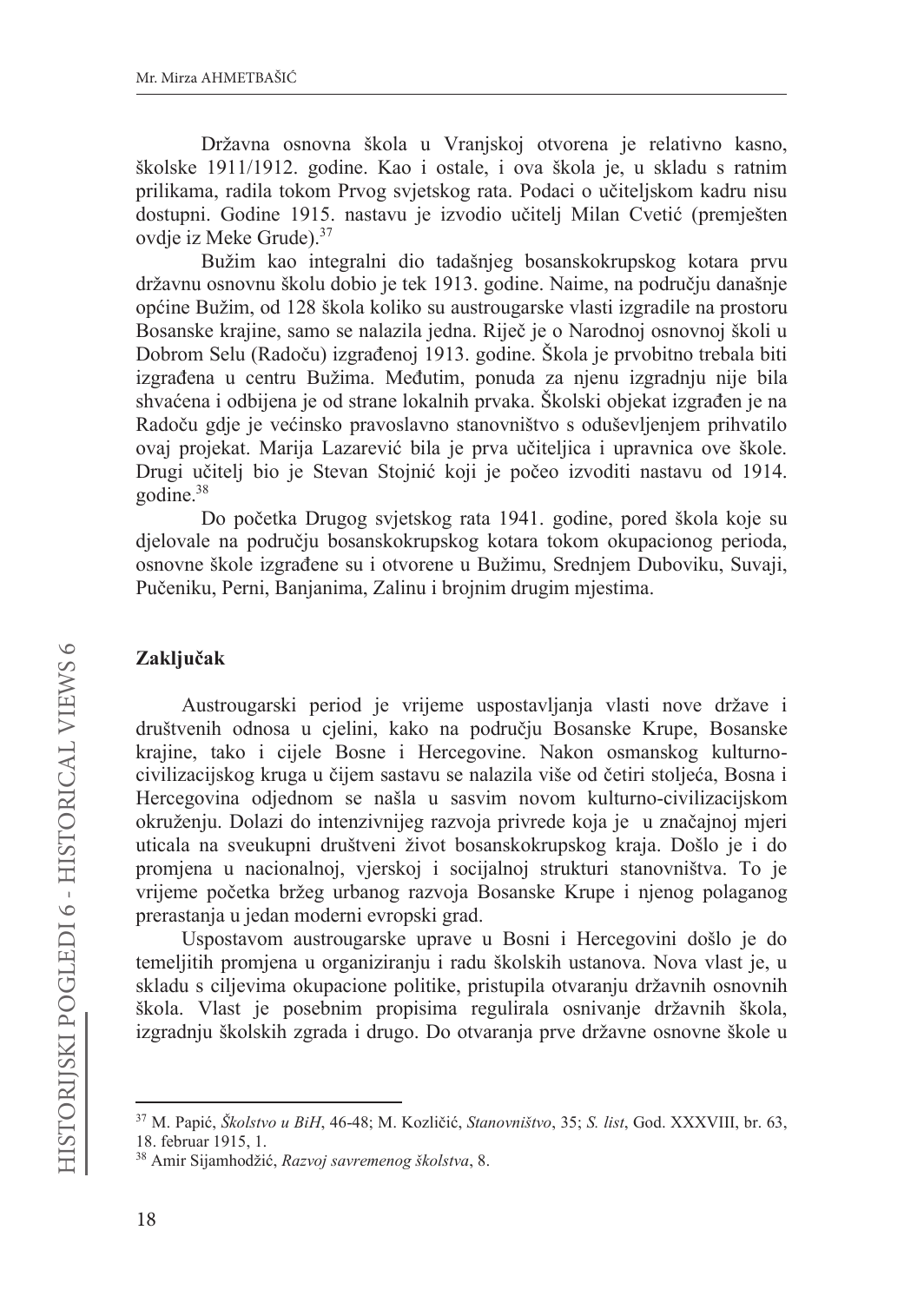Bosanskoj Krupi na području Bosne i Hercegovine već je bilo otvoreno 38 ovih škola.

Nedugo nakon okupacije prve narodne osnovne škole na području bosanskokrupskog kotara počele su sa radom u Bosanskoj Krupi, Otoci i Velikom Radiću. Početkom 20. stoljeća državne osnovne škole otvorene su i u Hasanbegovoj Jasenici, Ivanjskoj, Vranjskoj i Hašanima. Već je istaknuto da je na ovom području zabilježen otpor upisivanju muslimanske djece, posebno ženske, u novootvorene škole. Stoga je sreski predstojnik u Bosanskoj Krupi u novembru 1880. godine izdao naredbu po kojoj su sva djeca bez obzira na vjeroispovijest bila dužna pohađati redovnu osnovnu školu. U Bužimu je također izdato naređenje o popisu sve djece dorasle za početak redovnog školovanja. Ovakve i slične aktivnosti poduzimane od strane nadležnih vlasti izazivale su uznemirenje i revolt, posebno kod muslimanskog dijela stanovništva, zbog čega je ponekad angažirana i žandarmerija.

Rad pravoslavne osnovne škole u Bosanskoj Krupi, bez obzira na privremeni prekid neposredno nakon uspostave okupacione uprave, obnovljen je 1882. godine i trajao je do početka Prvog svjetskog rata. Djelovanje sibjan mekteba nastavljeno je i nakon 1878. godine. Godine 1894. otvorena je muška mektebi ibtidaija u Bosanskoj Krupi, jedna od najstarijih na širem području Bosanske krajine. Pojavom reformiranih mekteba određeni broj sibjan mekteba na području bosanskokrupskog kotara prestao je sa radom. Istovremeno sa osnivanjem prve državne osnovne škole u Bosanskoj Krupi 1880. godine sa radom je počela medresa u Bužimu. Radila je do 1890. godine, a prema novijim istraživanjima do kraja Prvog svjetskog rata.

Govoriti o prosvjetnim prilikama na bosanskokrupskom području tokom austrougarskog perioda nezaobilazno je bez jednog kraćeg podsjetnika na period osmanske uprave na navedenom području. Tokom perioda osmanske uprave postojala je Bosanskokrupska nahija. U njenom sastavu tokom prve polovine 19. stoljeća, pored Bosanske Krupe, bila su sljedeća mjesta: Otoka, Jezerski, Vrnograč i Bužim. Nakon nove administrativne reorganizacije koju je izvršio Omer Lutfi-paša Bosanski ejalet dijelio se na kajmekamluke, a oni na mudirluke. Bosanska Krupa zajedno sa Bužimom bila je mudirluk u okviru Bihaćkog kajmekamluka. Novom reorganizacijom 1865. godine Bosna je podijeljena na sandžake (okruge), a oni na kaze (srezove). Bosanska Krupa je predstavljala centar kaze u okviru Bihaćkog sandžaka što se zadržalo do kraja osmanske uprave. Prisustvo osmanske vlasti u ovom kraju ostavilo je snažan pečat njegovom sveukupnom privrednom, kulturnom, obrazovnom i drugom razvoju. Na osnovu navedenog može se zaključiti da je Bosanska Krupa na razmeđu 19. i 20. stoljeća predstavljala značajnu obrazovnu sredinu za razliku od nekih drugih u njenom širem okruženju.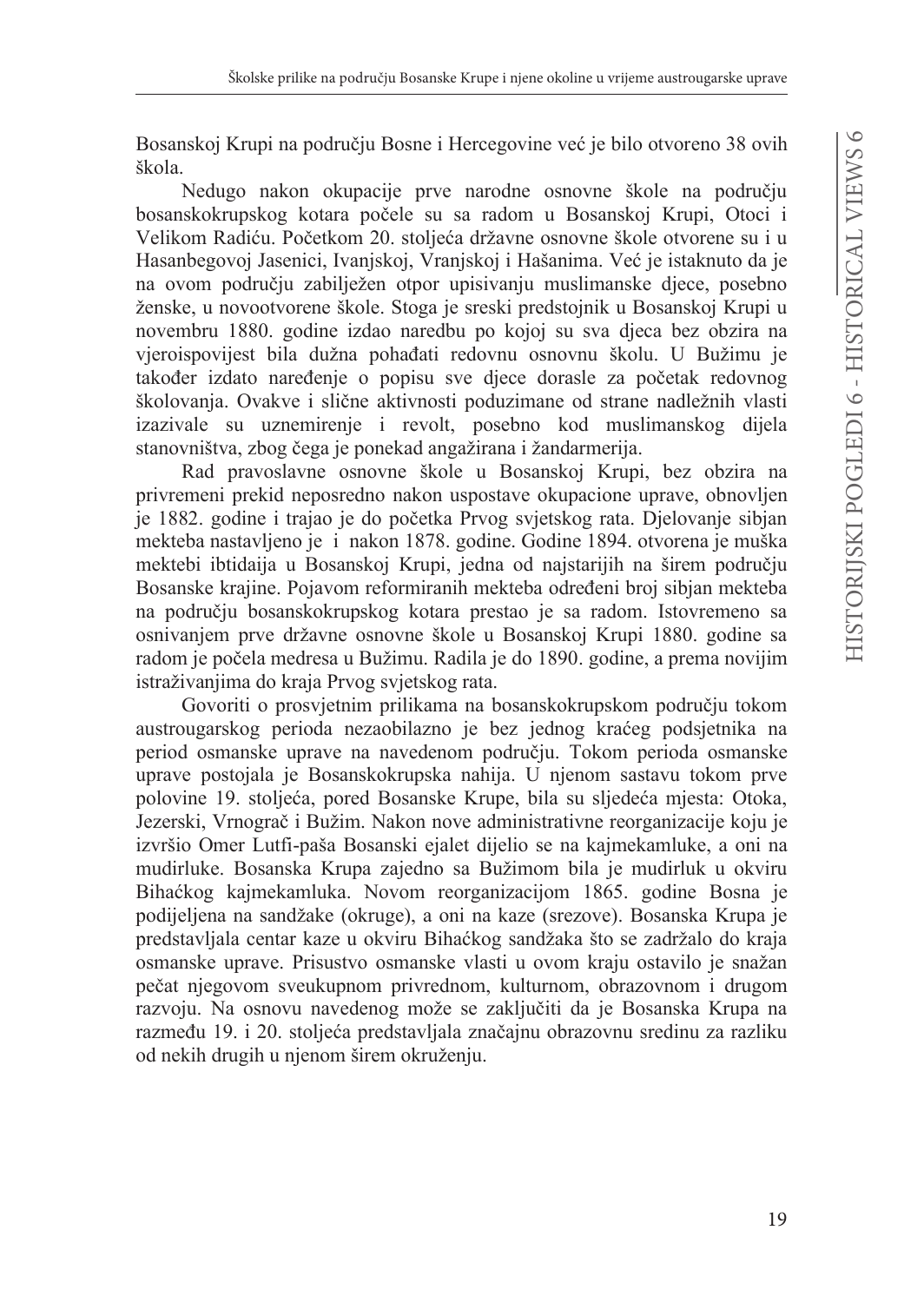#### **Summary**

The Austro-Hungarian period was the time of the establishment of the government of the new state and social relations as a whole, both in the area of Bosanska Krupa, Bosnian Krajina, and the whole of Bosnia and Herzegovina. After the Ottoman cultural-civilizational circle, which included more than four centuries, Bosnia and Herzegovina suddenly found itself in a completely new cultural-civilizational environment. There is a more intensive development of the economy, which has significantly affected the overall social life of the Bosnian Krupa region. There have also been changes in the national, religious and social structure of the population. This is the time of the beginning of the faster urban development of Bosanska Krupa and its slow growth into a modern European city.

With the establishment of the Austro-Hungarian administration in Bosnia and Herzegovina, there were fundamental changes in the organization and work of school institutions. The new government, in line with the goals of the occupation policy, started opening state primary schools. The government regulated the establishment of state schools, the construction of school buildings and other special regulations. By the opening of the first state primary school in Bosanska Krupa in Bosnia and Herzegovina, 38 of these schools had already been opened.

Shortly after the occupation of the first public primary school in the area of Bosansko Krupa, they started working in Bosanska Krupa, Otoka and Veliki Radić. At the beginning of the 20th century, state primary schools were opened in Hasanbeg's Jasenica, Ivanjska, Vranjska and Hašani. It has already been pointed out that resistance to the enrollment of Muslim children, especially women, in newly opened schools has been noted in this area. Therefore, in November 1880, the district head in Bosanska Krupa issued an order according to which all children, regardless of religion, were obliged to attend regular primary school. In Bužim, an order was also issued to list all children who were old enough to start regular schooling. Such and similar activities undertaken by the competent authorities caused unrest and revolt, especially among the Muslim part of the population, which is why the gendarmerie was sometimes engaged.

The work of the Orthodox primary school in Bosanska Krupa, regardless of the temporary interruption immediately after the establishment of the occupation administration, was renewed in 1882 and lasted until the beginning of the First World War. The activities of the sibjan mekteb continued after 1878. In 1894, a male mektebi ibtidaiya was opened in Bosanska Krupa, one of the oldest in the wider area of the Bosnian Krajina. With the appearance of the reformed mektebs, a number of Sibenik mektebs in the area of Bosansko Krupa district ceased to operate. Simultaneously with the founding of the first state primary school in Bosanska Krupa in 1880, the madrasa in Bužim started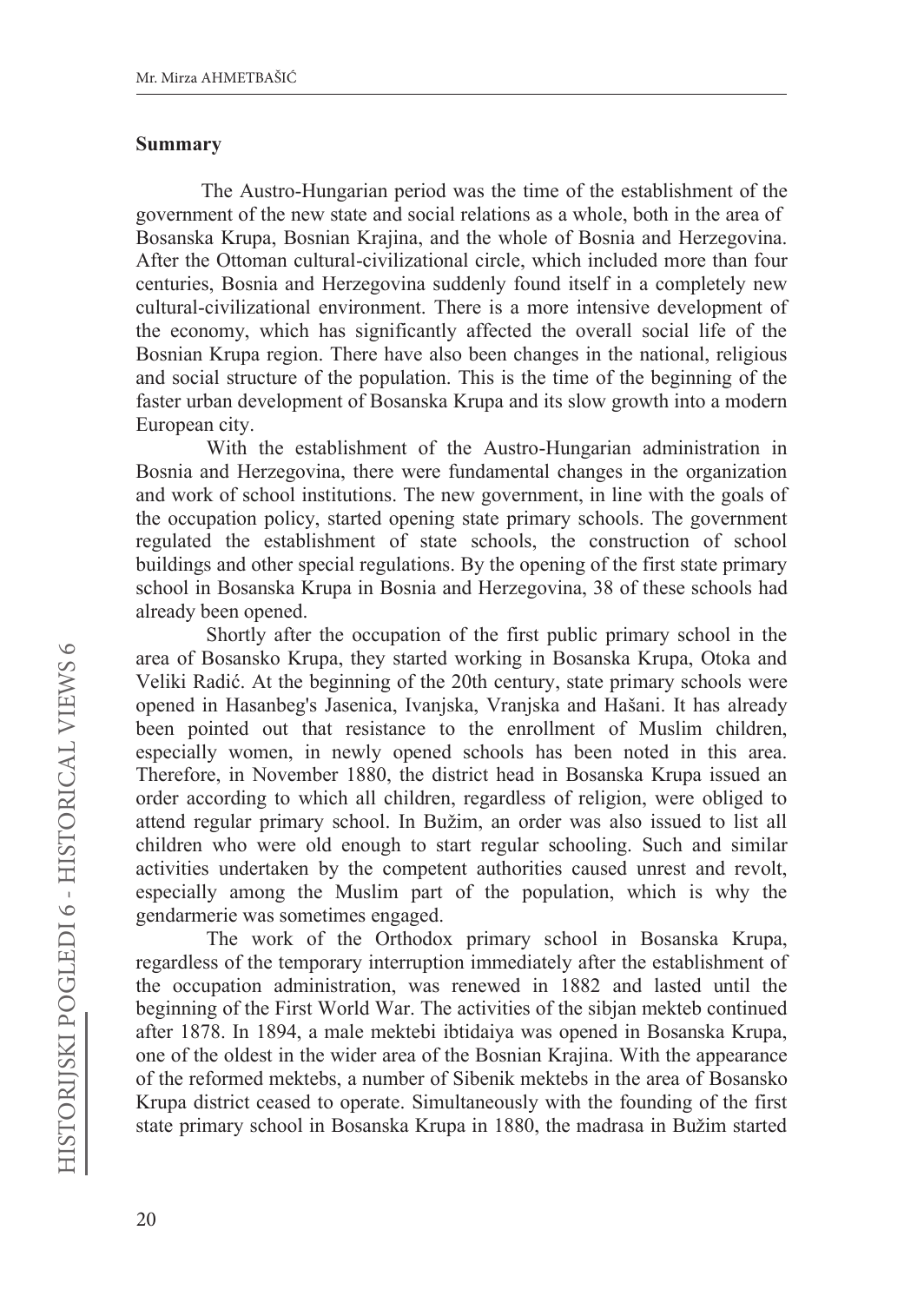operating. It worked until 1890, and according to recent research until the end of the First World War.

Talking about educational opportunities in the Bosnian Krupa area during the Austro-Hungarian period is inevitable without a brief reminder of the period of Ottoman rule in the area. During the period of Ottoman rule, there was a Bosansko Krupska nahija. During the first half of the 19th century, in addition to Bosanska Krupa, it included the following places: Otoka, Jezerski, Vrnograč and Bužim. After a new administrative reorganization carried out by Omer Lutfi-pasha, the Bosnian eyalet was divided into kajmekamluks, and they into mudirluks. Bosanska Krupa together with Bužim was mudirluk within the Bihać kajmekamluk. With the new reorganization in 1865, Bosnia was divided into sandžaks (districts), and they into kaze (districts). Bosanska Krupa was the center of the kaza within the Bihać Sandžak, which remained until the end of the Ottoman rule. The presence of the Ottoman government in this area left a strong mark on its overall economic, cultural, educational and other development. Based on the above, it can be concluded that Bosanska Krupa at the turn of the 19th and 20th centuries was a significant educational environment, unlike some others in its wider environment.

# **BIBLIOGRAFIJA/BIBLIOGRAPHY**

# **Objavljeni izvori/Published sources:**

- 1. Glavni rezultati popisa žiteljstva u Bosni i Hercegovini od 22. aprila 1895. godine, Zemaljska vlada za Bosnu i Hercegovinu, Zemaljska štamparija, Sarajevo 1896.
- 2. Rezultati popisa žitelistva u Bosni i Hercegovini od 10. oktobra 1910. godine, Statistički odsjek Zemaljske vlade, Zemaljska vlada za Bosnu i Hercegovinu, Zemaljska štamparija, Sarajevo 1912.
- 3. Statistika mjesta i pučanstva Bosne i Hercegovine, službeno izdanje, Sarajevo 1880.
- 4. Statistika mjesta i žiteljstva Bosne i Hercegovine po popisu naroda od 1. maja 1885. godine, službeno izdanje, Zemaljska štamparija, Sarajevo 1886.

# **Novine/Newspapers:**

- 1. Bosnischer Bote, Bosanski glasnik, Opći adresni priručnik sa kalendarom svih vjeroispovijedi za Bosnu i Hercegovinu, Sarajevo 1899.
- Bosnischer Bote, Bosanski glasnik, Universal-Hand-und Adressbuch für 2. Bosnien-Hercegovina, Sarajevo 1903.
- 3. Kalendar Bošnjak za 1886. godinu, god. IV, Zemaljska štamparija, Sarajevo 1886.
- 4. Sarajevski list, Sarajevo, 1889, 1912, 1913, 1914, 1915. i 1918.
- 5. Službeni dodatak Školskog vjesnika za 1894, 1896, 1897, 1898, 1899. i 1904. godinu, Zemaljska štamparija, Sarajevo 1894, 1896, 1897, 1898, 1899. i 1904.